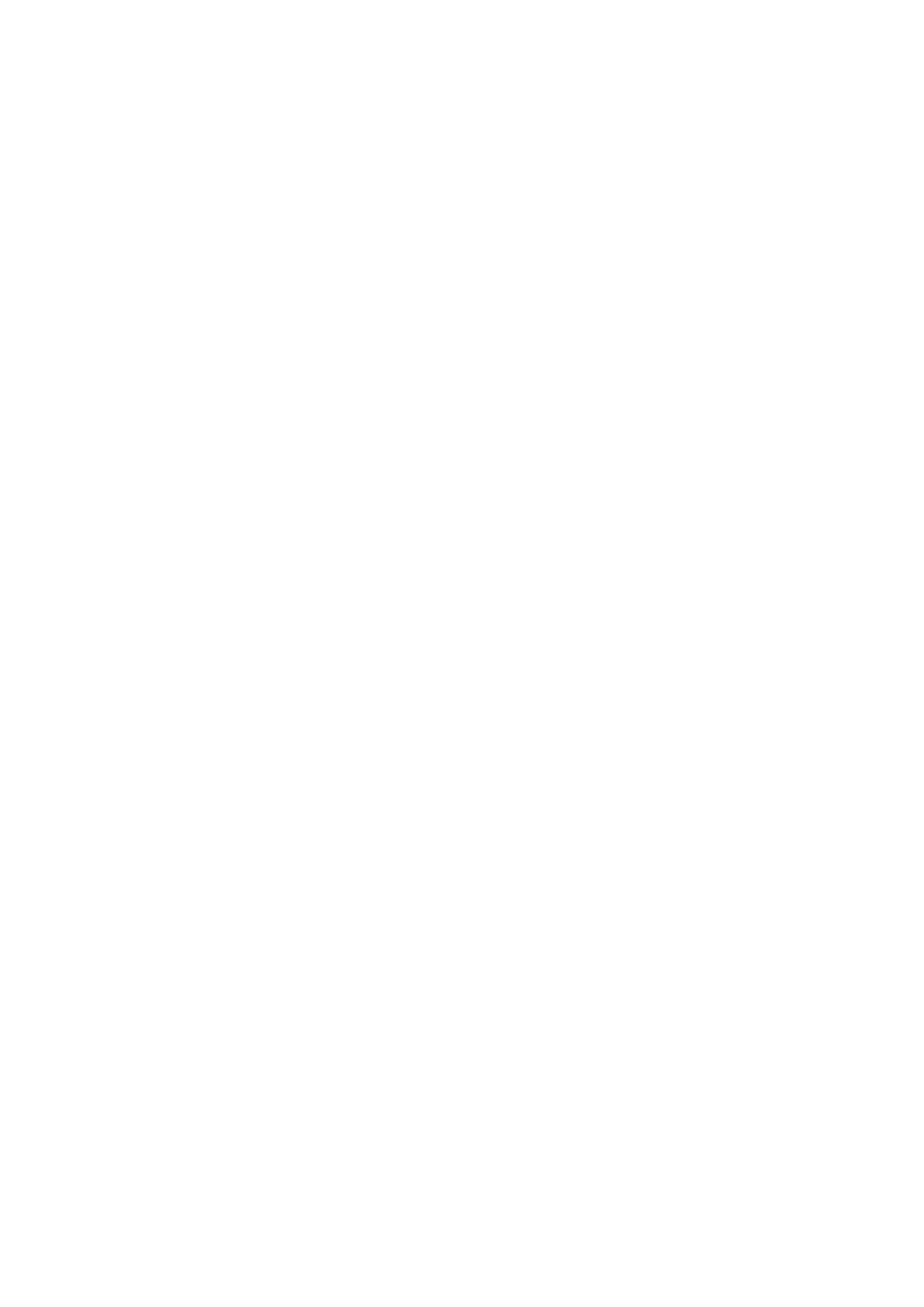**Small-scale Electricity Generation from Biomass** Part I: Biomass Gasification

1st edition, August 2010

Author: Elmar Dimpl Editor: Michael Blunck Cover Picture: Wood gasifyer at Muni Sewa Ashram, India (Dr. Dunja Hoffmann) Published by GTZ-HERA – Poverty-oriented Basic Energy Service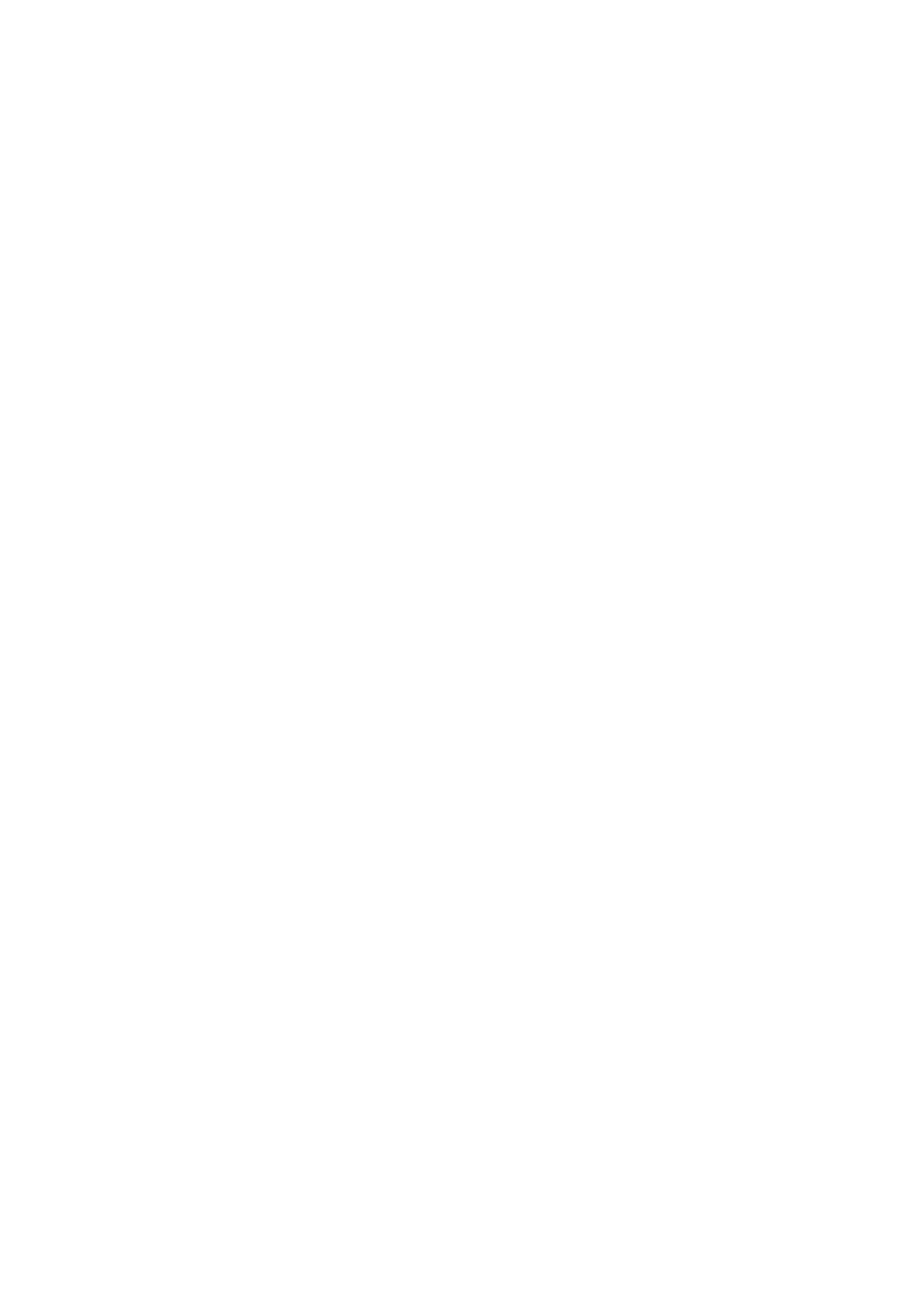## **Small-scale Electricity Generation from Biomass**

#### **Part I: Biomass Gasification**

#### **Contents**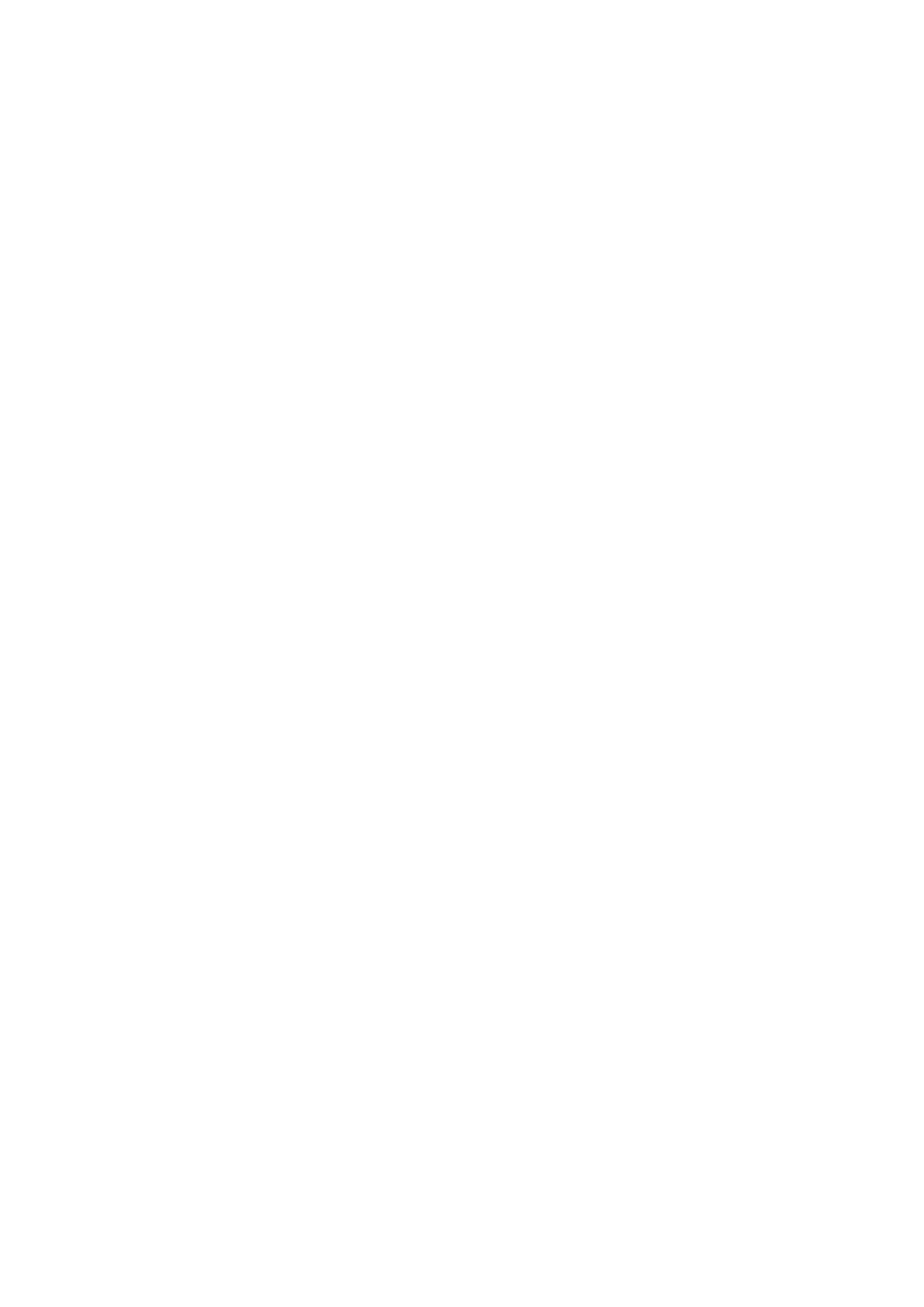#### <span id="page-6-0"></span>**Preface**

Energy is essential for human development. Without an adequate basic energy supply people cannot cook their food, light their homes or keep essential medication chilled. Alongside the introduction of efficient and clean thermal use of traditional biomass for cooking, the provision of electricity from renewable energy sources can provide basic energy services for lighting and communication and promote local economic growth.

Renewable energy from photovoltaics, wind turbines and small hydro plants is highly suitable for off-grid electricity supply and has been successfully introduced in countless cases in developing countries. However, although the application of biomass as a sustainable electricity source seems promising, it is still seldom perceived as an option for providing electricity for the rural poor.

In order to generate electricity, biomass can be combusted, gasified, biologically digested or fermented, or converted to liquid fuels propelling a generator. Several research institutions and international agencies rate biomass as one of the cheapest available renewable energy sources for power generation. Furthermore, conversion from biomass to electricity is a lowcarbon process as the resulting  $CO<sub>2</sub>$  is captured by plant regrowth. In contrast with solar PV or wind power, biomass power technology can generate electricity on demand at any time, as long as a sufficient supply of biomass stocks is assured. Many agricultural and forest product residues can provide feedstock for energy conversion without increasing land requirements. Local farmers can generate additional income by providing biomass fuels for small local power plants.

However, despite the apparent benefits, there has been little experience of implementing small electricity-generating biomass plants in off-grid areas of developing countries. In approaching this issue, the GTZ programme "Poverty-oriented Basic Energy Services" (HERA) assessed the lessons learned from GTZ and non-GTZ pilot activities and thus identified the most important potentials of and obstacles to different biomass power technologies. This assessment resulted in a **three-part series of papers on "Small-scale Electricity Generation from Biomass"** covering **biomass gasification (part I)**, **biogas (part II)**, and **plant oil (part III)** for electric power generation.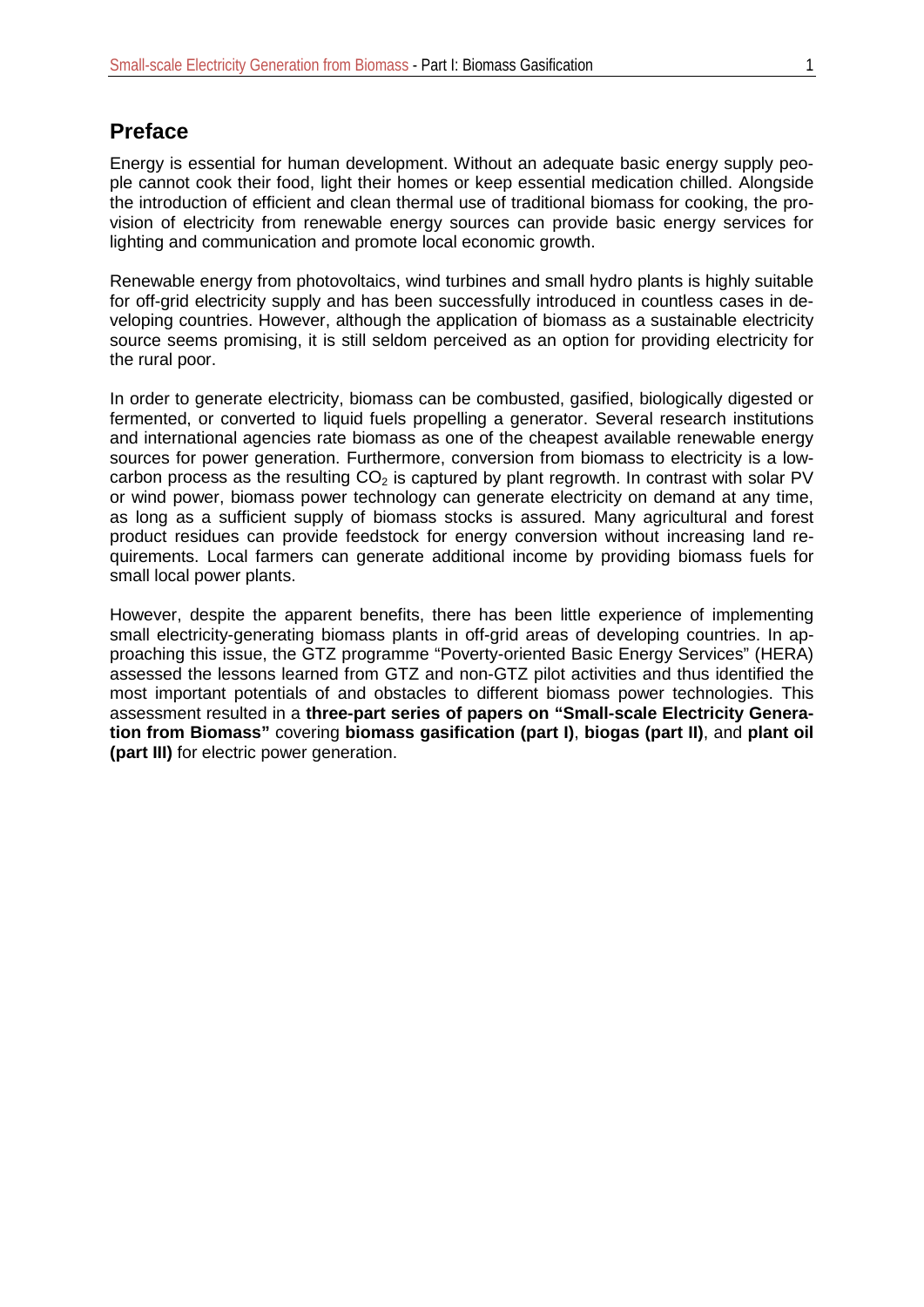#### <span id="page-7-0"></span>**1 Introduction**

It appears to be a fascinating solution: The conversion of wood or other carbon-rich dry biomass into a combustible gas and then into electricity via a generator set – a perfect solution for remote rural areas with a lack of electricity but an abundance of shrubs, straw, rice and peanut husks or other forms of biomass.

The technology has been well known for more than a hundred years. In light of rising prices of fossil fuels in 2008 and the debate about climate change, this technology has again come under consideration as a renewable energy source in rural areas. In fact, it is possible to convert dry wood or rice husks into gas and electricity. However, it is not as easy as some manufacturers would like to make us believe.

The Deutsche Gesellschaft für Technische Zusammenarbeit (GTZ) on behalf of the German Ministry for Economic Cooperation and Development (BMZ) has been searching for sustainable solutions to provide access to basic energy services in rural areas and has analysed experiences with small-scale applications of the gasification technology over the last decades. This analysis was based on publicly available documents, as well as interviews and email discussions with experts in this field. This text summarises the results, revealing several difficulties and challenges. It refers to small-scale applications of less than 100 kW only and focuses on potentials for providing basic energy services to rural households and small businesses.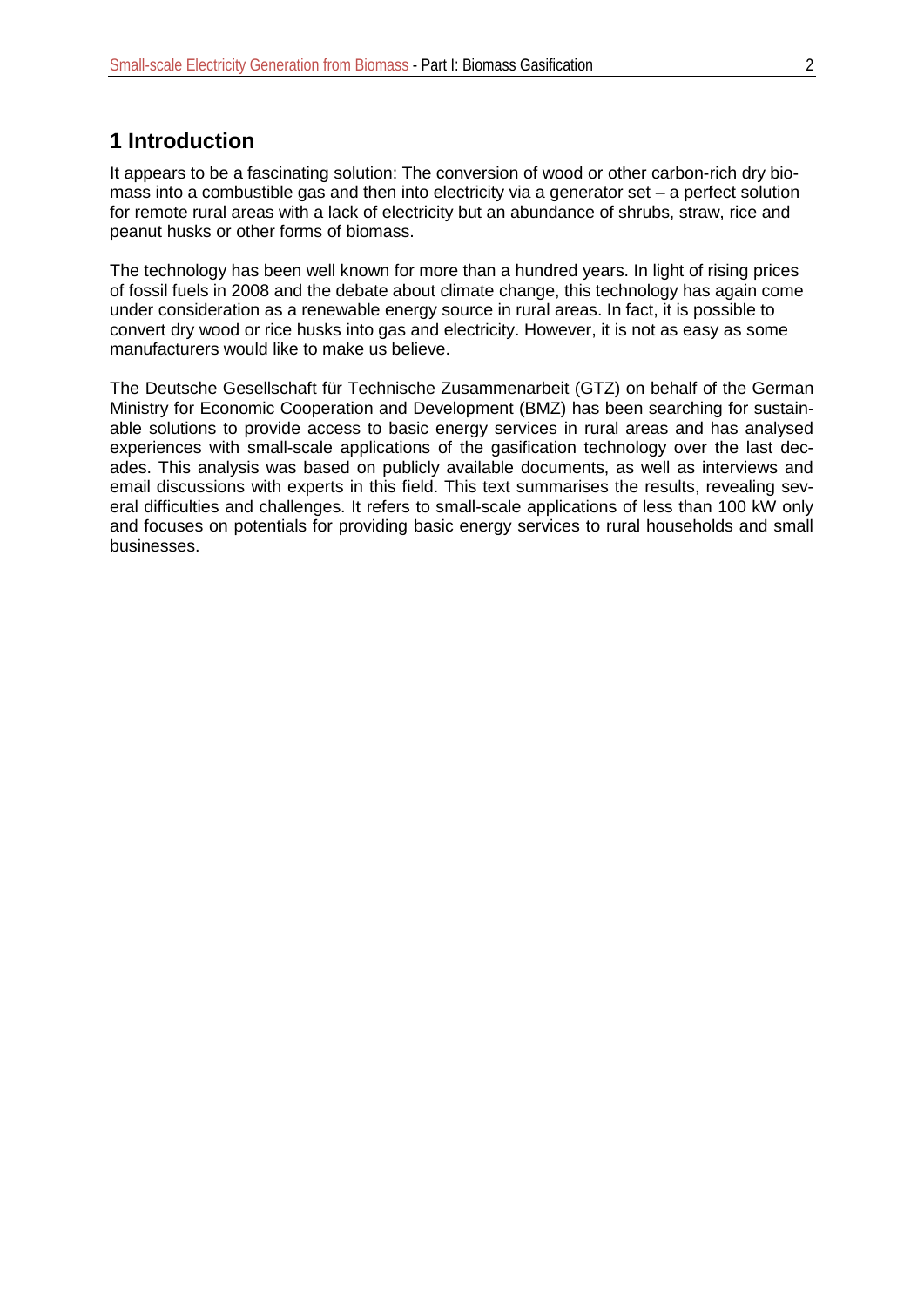### <span id="page-8-0"></span>**2 The Technology**

Biomass gasification is basically the conversion of solid fuels like wood and agricultural residues into a combustible gas mixture. In order to produce electricity the generator gas is used as a fuel in an electric generator set with a combustion motor.

The gasifier is essentially a chemical reactor that uses wood chips, charcoal, coal or similar carbonaceous materials as fuel and burns them in a process of incomplete combustion due to a limited air supply.

Products of the gasification process are

- solid ashes
- partially oxidized products like soot (which have to be removed periodically from the gasifier) and
- generator gas.

The main flammable components of the resulting generator gas are

- Carbon monoxide (CO),
- Hydrogen  $(H_2)$ , and
- Methane  $(CH_4)$ .

Due to its high content of nitrogen (more than 50%) and other incombustible components this producer gas has a low calorific value compared to other fuels. The calorific value of generator gas is only about 5 -6 MJ/kg versus 35-50 MJ/kg for natural gas.

There are many different gasification methods in use or in development, but the downdraft fixed-bed technology is almost exclusively used for small-scale power gasifiers. This is the only economic option on a small-scale that also produces a fairly clean gas. Models with batch or continuous feed are available.

Theoretically, electricity can be produced by various kinds of technical equipment, for example a combustion unit in combination with a steam turbine, a gas turbine, a Stirling motor, or even a fuel cell. In practice internal combustion piston engines are almost exclusively used to drive electric generators for the small-scale applications discussed here. Apart from some minor adaptations, this generator set is more or less the same as used with other fuels. Spark ignition "Otto" engines as well as compression ignition "diesel" engines can also be used. While the Otto engines can be operated on generator gas only, diesel engines generally need co-fuelling of conventional diesel fuel.

However, all internal combustion engines require a very clean gas as a fuel. Otherwise excessive engine wear and low power output will inevitably occur. Therefore a cleaning system is an essential component of a gasifier plant. Cleaning systems that use water to wash out the undesired components are quite efficient. However, they produce a high quantity of toxic and carcinogenic liquid waste. Hence, dry cleaning systems are the preferred solution in nonindustrial systems today.

The gasification technology is principally well suited for small power plants ranging from 10 kW to over 100 kW. Appropriate gasifier systems with internal combustion engines can produce 1 kWh of electricity from  $1.1 - 1.5$  kg wood,  $0.7 - 1.3$  kg charcoal, or  $1.8 - 3.6$  kg rice husks. Assuming the wood originates from renewable production – regardless of whether planned forestation or natural regeneration - it would be a perfect, nearly  $CO<sub>2</sub>$  neutral, renewable energy source.

Hence, this technology seems to be a very interesting solution for many initiatives and projects in times of the climate change debate. The general features of the technology are indeed promising: In contrast to a photovoltaic system or a wind generator, electricity can be produced at any desired time given the availability of the required biomass. A generator in the range between 10 and 100 kW provides sufficient energy not only for household lighting,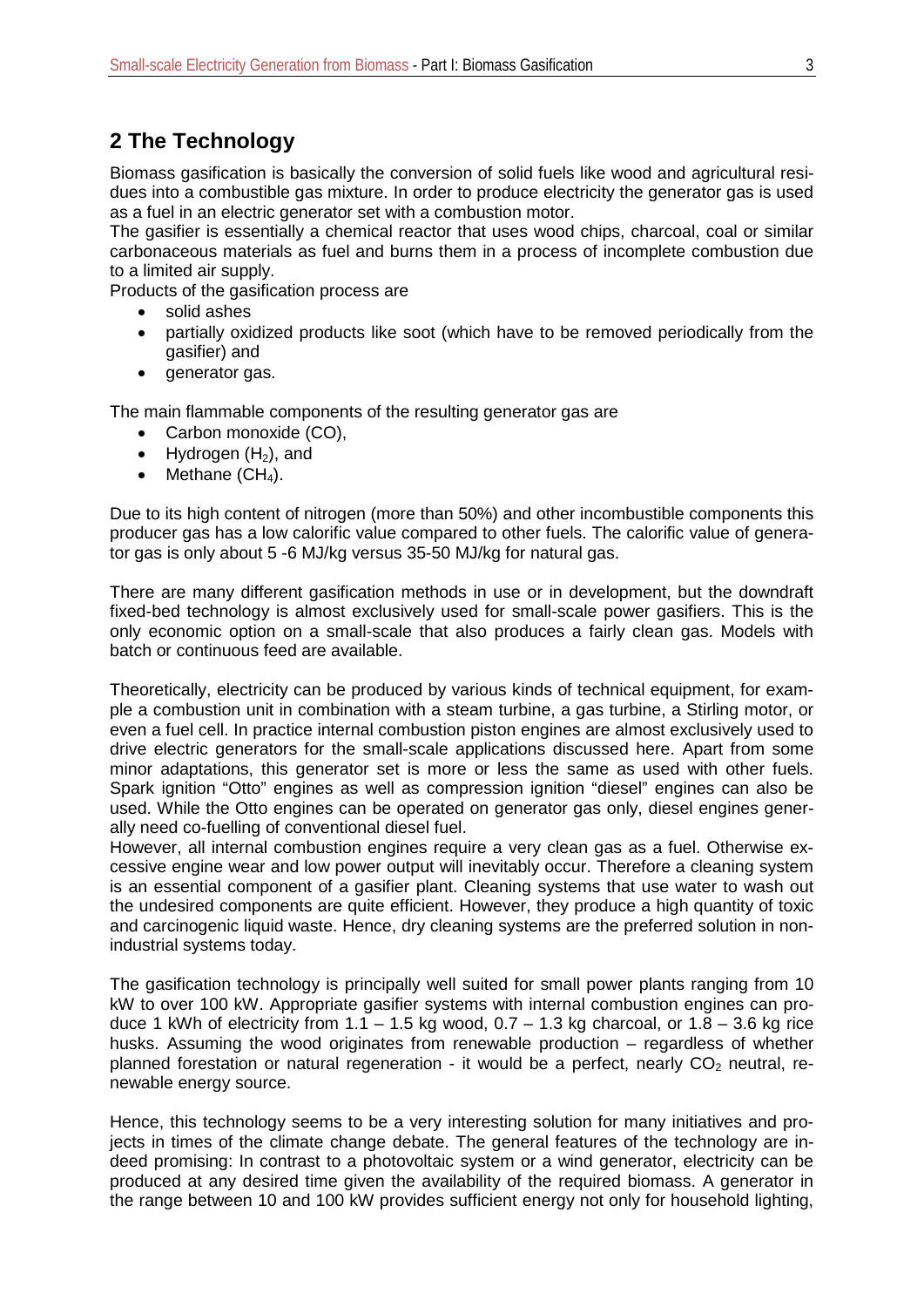but for televisions, refrigerators and the operation of small machinery as well. In addition, the provision of fuel in the form of wooden sticks or agricultural waste can be a source of income for small farmers and an incentive for reforestation.

However, the following documentation of practical experience shows that there are still many obstacles to overcome.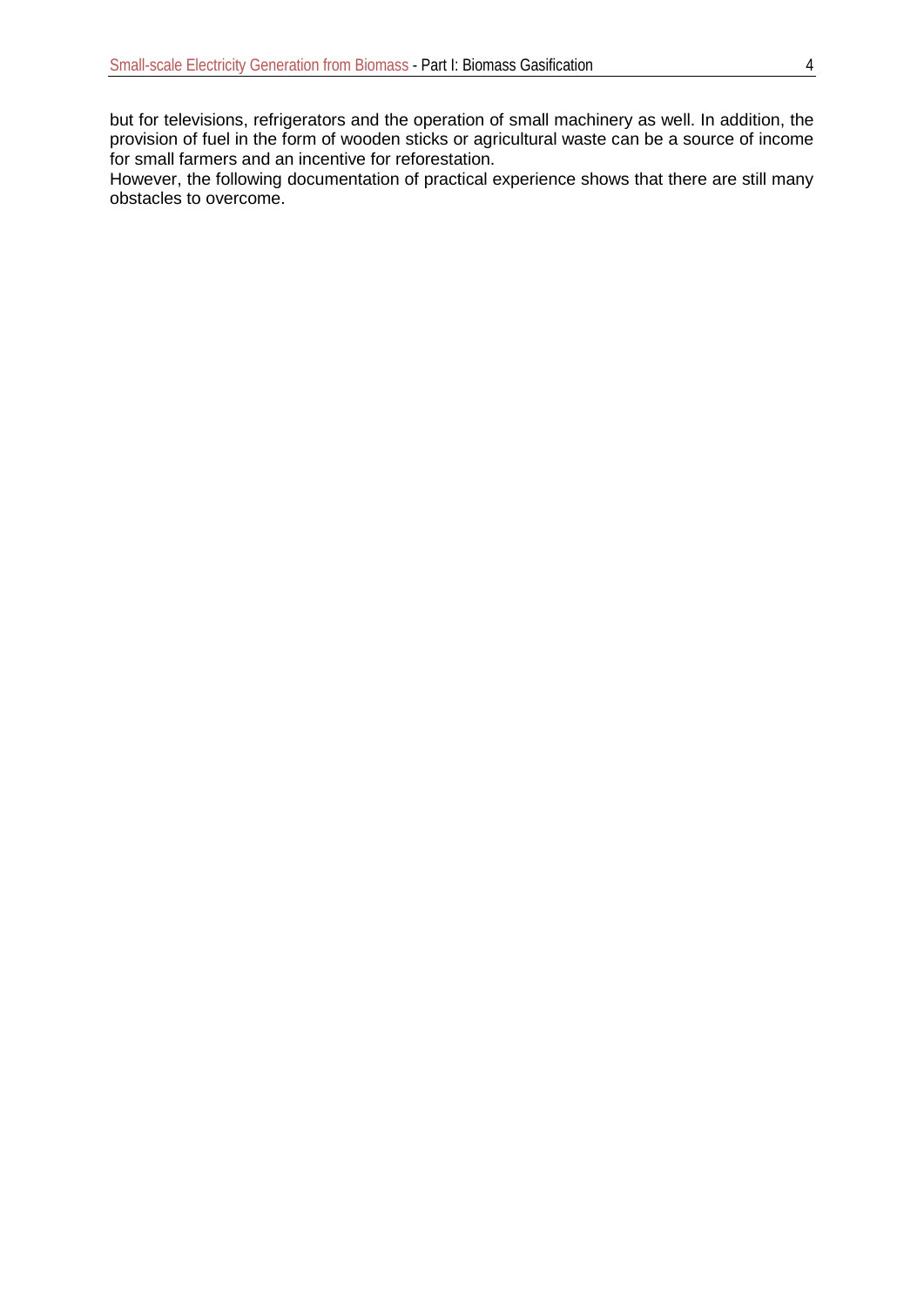#### <span id="page-10-0"></span>**3 Existing Experience in Different Countries**

Gasification of biomass or coal is a relatively old technology. Town gas in Western European cities was produced by the gasification of coal before natural gas became widely available. By 1850, large parts of London had gas lights powered by the gas produced from gasifiers using coal and biomass. With the increasing availability of other energy sources and electrification the technology lost its importance.

In the early years of the  $20<sup>th</sup>$  century, gasifier systems to power stationary engines and trucks were demonstrated but did not gain general acceptance. The technology reappeared only after petroleum fuels became scarce during World War II. Almost one million gasifierpowered vehicles were in use during that time. However, with increasing availability of diesel and gasoline this rather inconvenient technology was again abandoned.

The energy crisis of the 1970s and 1980s again triggered interest in gasification technology. By the 1980s about 15 manufacturers were offering wood and charcoal power gasifiers. Amongst others, DGIS, GTZ, and SIDA began financing and running pilot gasifier power systems in several developing countries. Brazil, China, India, Indonesia, the Philippines and Thailand had gasifier programmes based on locally developed technologies. In some cases the technology was promoted by local entrepreneurs. However due to frequent technical problems and decreasing petrol prices the interest in this technology again disappeared rapidly.

Only large-scale industrial applications and plants for heat production have achieved some economic success and become fairly common. Biomass gasification is used quite successfully in Scandinavia, especially using residues of the wood, pulp and paper industry. (IEA, 2004)

However, worldwide the development and construction of new small and medium-size gasification plants has once more gained momentum during the last decade parallel to the discussions on climate change. In particular the guaranteed high feed-in tariffs in Germany have triggered the installation of about 50 gasifier power plants.

The experience with the gasifier power plants constructed in the last 30 years is the background for this appraisal summary, even if it is very hard to obtain reliable detailed data especially concerning long-term operation. Manufacturers promote their gasifiers with performance figures. However, these rarely seem to be based on practical operation. The projects that use the gasifiers publish their use as success stories, but apparently only rarely collect reliable long-term data. Tracking the operational history of a gasification plant is in many cases almost impossible. It is for that reason that the information provided may contain minor contradictions. Nevertheless, there are some important studies available that relate personal observations by experts and allow for a conclusive statement.

A comprehensive World Bank study in 1998 examined gasification plants installed in the 1980s and came to the following disillusioning results: Most gasifier plants had been taken out of operation. After just a few years only 11 of the 24 installed gasifiers in Indonesia were still in use. In the Philippines only 1-5 % of the gasifiers installed 3-6 years earlier were still operating. Results from other countries were similar. The detailed analysis of the status of 24 gasifiers in Indonesia revealed: "Almost none of the projects identified became fully commercial, and most proved unsustainable for technical, financial/economic, and institutional reasons" (Stassen, 1995). Only with significant subsidies did some of the examined gasification projects produce some benefits for the users. The reliability of many gasifier systems installed in the 1980s proved to be low compared to conventional options. The study found only very few cases where the gasifier plant operated more or less efficiently, continuously and reliably. But even in those few cases severe technical problems had occurred at the beginning. Only through the steady commitment of the gasifier company or other external experts could the plants be modified and adapted to local conditions in a way that made technically sound operation possible. However, even one of the most promising examples in the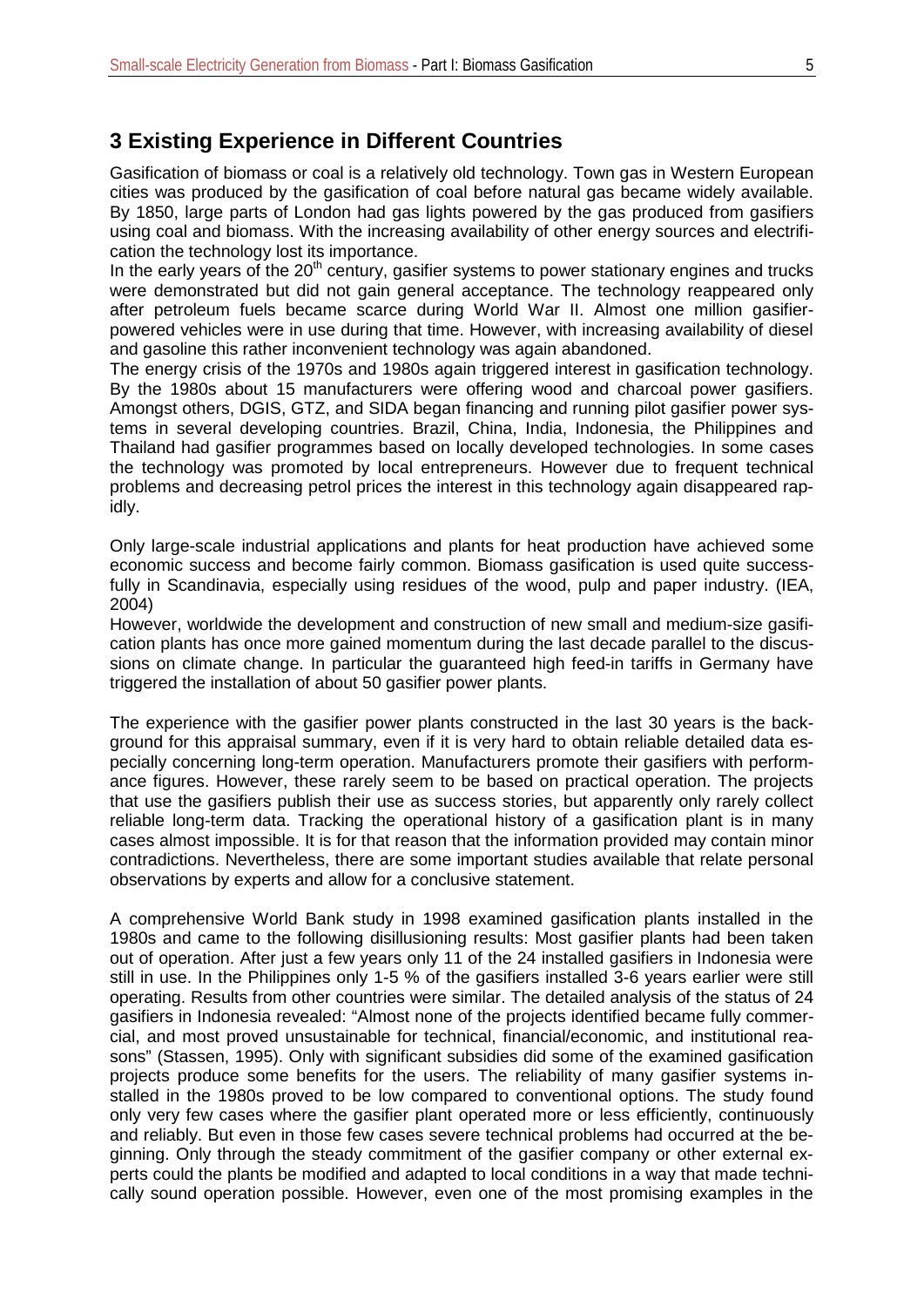study, a gasification plant in Vanuatu, stopped its gasification-based operations eventually. Although permanent technical support had achieved stable operation, it was converted to run exclusively on coconut oil some years later (Schragl, 2007).

Even though proper documentation of operational experience is rare it can be stated that recent projects are struggling with similar difficulties, regardless of whether in developing or industrialised countries.

#### <span id="page-11-0"></span>**3.1 Germany**

Driven by high prices for fossil fuels, about 50 wood gasifiers have been built and installed in Germany between 2000 and 2010. In 2008 alone, at least 25 gasifier plants with outputs ranging from 10 to 270 kW were installed (Schuessler et al., 2009). The plant operators experienced favourable conditions due to the guaranteed high energy feed-in tariffs of about EUR 0.20/kWh.

However, some of these plants never worked according to plan. Many have been taken out of operation after some months of trial. Some plants went up in flames and developers went bankrupt. The few plants that achieved more or less continuous operation were operating under special circumstances: They were part of university research programmes or were operated by the developers themselves. Moreover, in almost all cases about one to two years of adaptation were necessary.

A study by the Dresden University (Schuessler et al., 2009) with detailed analyses of five plants that all had more than 4,000 hours of operational experience concluded that theoretical economic operation of the plants seems to be possible if

- all the development and maintenance work that today has to be performed by highly qualified engineers and technicians becomes obsolete due to reliable technology, and
- at least 60-80% of the total energy input can be converted into economical, profitable use.

This positive formulation indicates clearly that

- even in Germany the technology is not yet reliable, and
- in view of the disappointing low electric output efficiency of about 20%, gasifier plants can only be profitable in settings where high demand exists for the produced heat.

#### <span id="page-11-1"></span>**3.2 India**

At first glance, South Asia seems to provide more positive reports. In countries such as India and Sri Lanka gasification technology is used quite frequently and installation companies have an active communication strategy.

In fact, one of the most encouraging reports comes from India: Saran Renewable Energy Pvt Ltd received the 2009 Ashden Award for replacing diesel generators with biomass gasification systems. According to reports, a gasification plant with a dual fuel generator supplies up to 128 kW of electricity to small businesses, farms and households in Bihar through a local grid spanning about 1.5 km.

The plant costs were US\$170,000, about 90% of which was spent on the gasifier and generator and about 10% on the distribution line. About 30% of the plant was subsidised by the government.

US\$0.04/kg is paid to local farmers for supplying biomass, mainly stems of a locally grown tree named 'dhaincha', probably a Sesbania plant. In addition, 10-15% diesel fuel is co-fired to ensure proper ignition. Customers are charged about US\$0.15/kWh.

With this tariff structure the plant is expected to recover the capital costs within 6 years. A crucial factor for the economically successful operation of this plant seems to be the dense cluster of small business customers (grain mills, cold stores, sawmill, welding workshop and farmers). Most of them use diesel generators to drive the machinery of their irrigation pumps and thus replace high costs for electricity. The introduction of the gasifier plant is reported to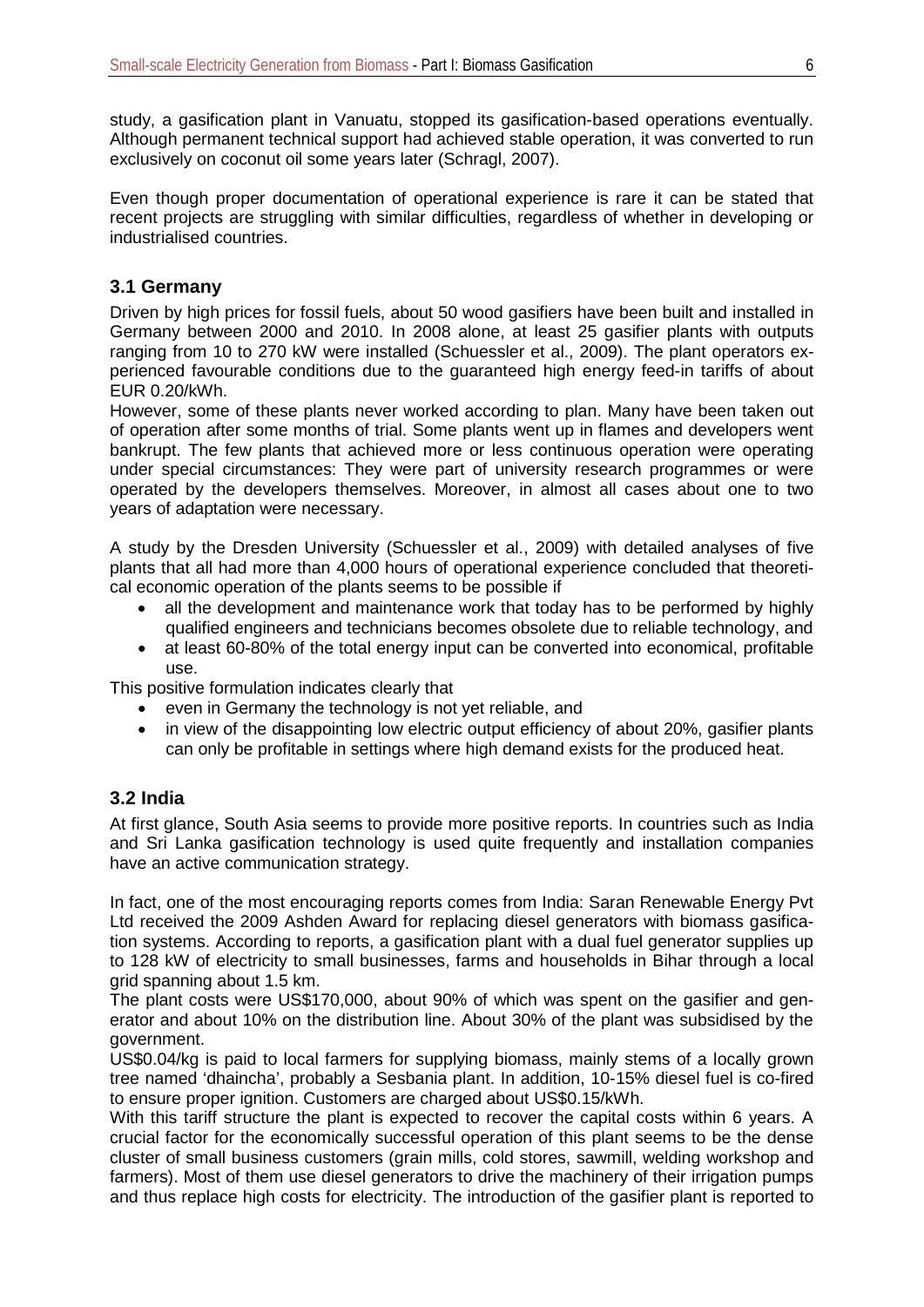have resulted in about 40% lower costs (Wheldon, 2009). However, it should be noted that no long-term operation data is available yet.

One of the most important manufacturers is an Indian Company based in Gujarat. The company confirms having installed hundreds of gasifiers for small power plants of 3 – 500 kW all over the world, e.g. in Austria, Uganda, Madagascar, India, Bangladesh and Australia. The plants are fired with wood and agricultural residues.

However independent experts claim that these gasifiers run only with very well selected woody fuel and generally work only with diesel engines by co-firing considerable amounts of diesel. Many of the gasifiers are used in small industries for combustion and heating purposes only.

At least two of these Indian gasifier plants were installed in Germany. One 250 kW plant in Neubrandenburg was dedicated to the use of woodchips (*Holzhackschnitzel)* as biomass fuel. However, difficulties at the company designated as potential user seem to inhibit its operation.

In Bavaria a biogas plant provider and operator installed an original gasifier plant from India. The idea was to make use of the woody biomass that is not appropriate as feedstock for this biogas plants. However, the plant did not work well. Most likely the resin contained in conifer wood caused special problems. However, this was not the biggest problem. Support from the Indian manufacturer was apparently insufficient if not non-existent. Furthermore, the plant installed in a closed hall due to the cold climate - emitted so much CO and other toxic gases that the company had to stop its operation*.*

On behalf of GTZ gasifiers at six locations in India were visited in 2009. All plants seemed to be constantly in use, providing an electricity output of 60 - 500 kW. Mainly rice husk and wood were used as fuel. Plants with diesel engines needed an additional input of about 20- 30% diesel fuel. Plants with specially designed gas Otto engines worked exclusively with producer gas as fuel. However they needed an additional small electric generator for the start-up phase. All of these plants had a sophisticated gas cleaning system. However, the plants did not come close to fulfilling any European safety and pollution standards (Ecoplan,2009). Unfortunately no detailed data is available on the efficiency and economics of these plants.

#### <span id="page-12-0"></span>**3.3 Sri Lanka**

A recent, as yet unpublished study from southern Sri Lanka reports on a gasification project that has already been working well for more than one year. The 12 kW plant provides electricity for 27 families, considerably reducing their consumption of kerosene. On average each family saves about EUR 0.80/month.

However, the installation of the machinery took a long time and required a great deal of know-how. The operation of the plant is laborious and requires a committed, permanently employed operator. Every day the filters have to be cleaned and once a month the whole plant has to be disassembled and cleaned of tar and soot.

The families pay a monthly fee of EUR 1.25 and contribute 60 kg of dry chopped wood as fuel. But this is just enough to cover the running costs. The initial investment costs were covered by the project. Although the power plant's capacity would allow more families to connect, most families are unwilling or unable to pay the initial connection fee of about EUR 30 requested as compensation for the initial contributions of the pioneering families.

All this indicates that commercial operation of such a plant would not be possible in the given environment.

Furthermore, compared to other renewable energy technologies gasification proved to be expensive. The per capita investment costs for the gasification power plant were about 30- 40% higher than those for a micro-hydro power plant or solar home systems installed in the region. Obviously the running costs are considerably higher as well (Laufer, 2009).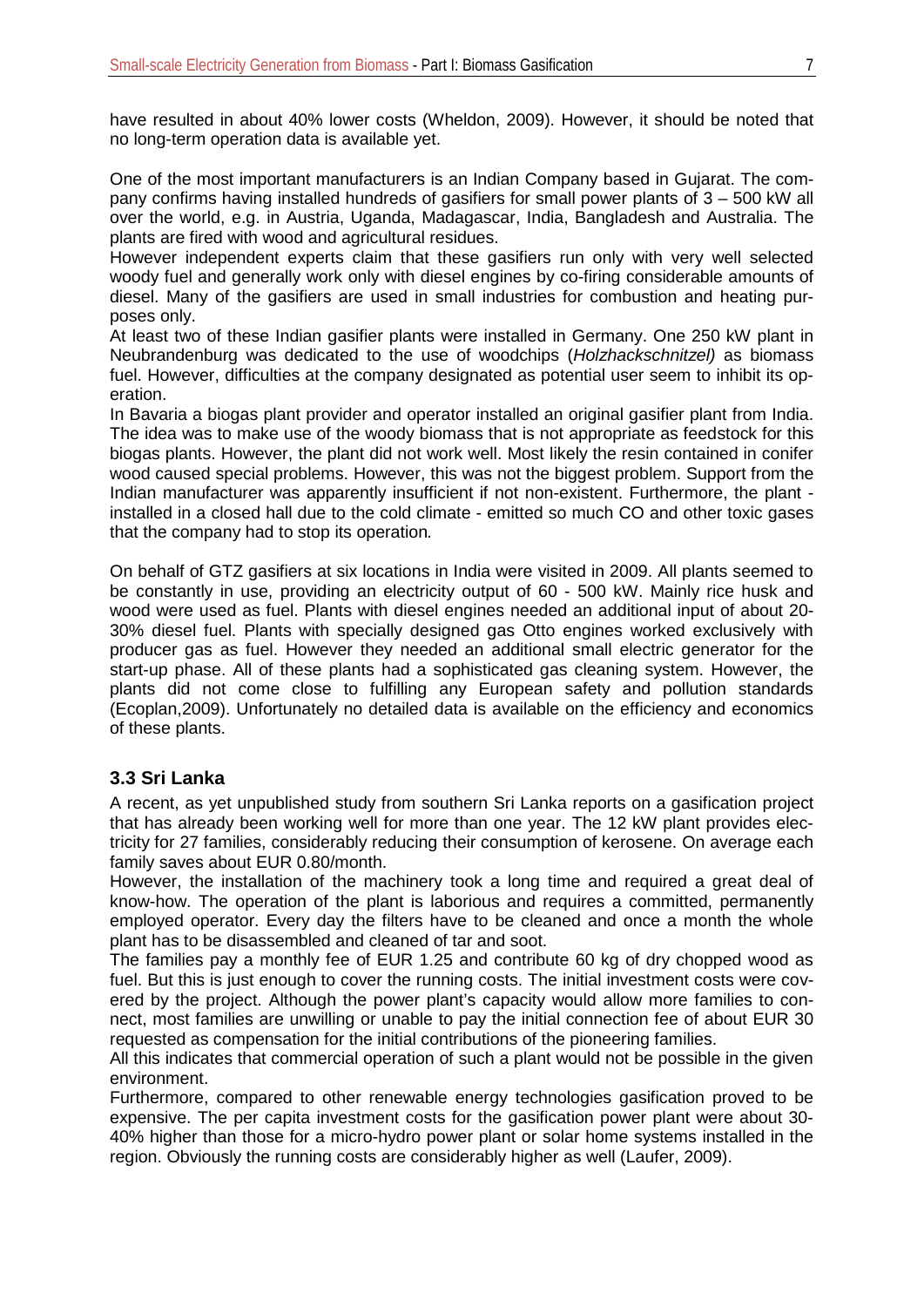Another project in Sri Lanka with a locally produced gasifier supported by a German emergency aid organisation had a similar experience. It took more than one year of intense modification and adaptation to get the tar and soot problem under control. Due to the wet gas cleaning system the project had a number of problems in the beginning with high quantities of condensates and liquid waste. A dry gas cleaning system solved this problem and by 2009 the gasifier had been working well for more than one year. However, the local population can hardly pay the running costs and it would be impossible to finance the investment costs by the revenues from electricity sales.

As this project was implemented in the context of the Tsunami relief, the most important benefit of this gasifier power plant is seen in its incentive for local reforestation.

#### <span id="page-13-0"></span>**3.4 Africa**

While in Asia many gasifier plants are or have been in operation, there seems to be little on the ground in Africa. In the early 1990s, a gasification plant based on rice husk was operational in Molodo, Mali. It was the result of a joint cooperation between Mali, Germany, and China. However, the performance of the plant was rather mixed and a Chinese technician had to supervise it constantly to guarantee smooth performance. This technician was the only person able to fix the very specific technical problems (in particular problems with gas cleaning). Therefore, replicability and long-term sustainability were not achieved.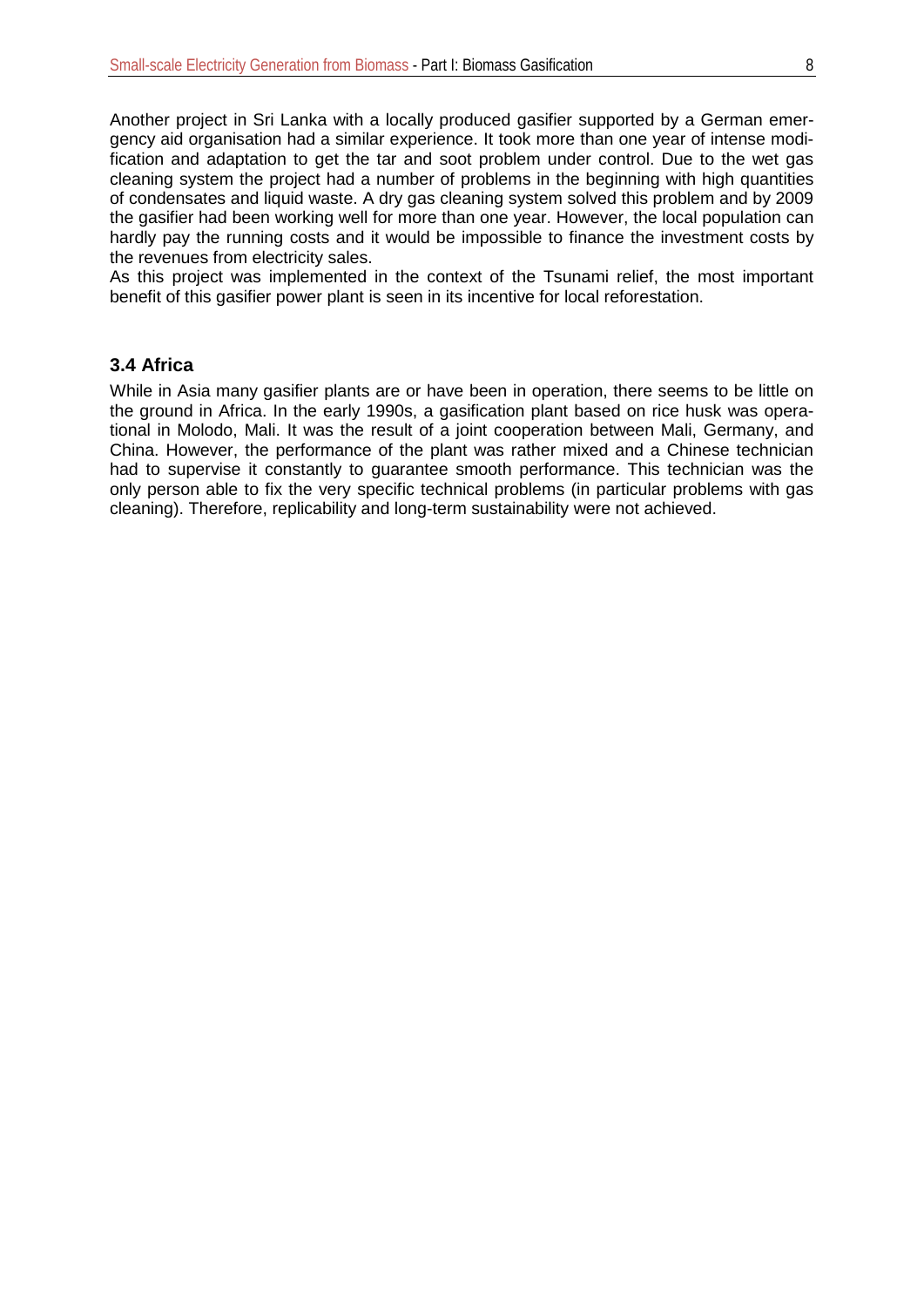## <span id="page-14-0"></span>**4 Overall Appraisal of the Potentials and Challenges**

Even though availability of operation data is limited, the multitude of gasification projects allows for an appraisal of the potentials and challenges:

- Gasification technology is **principally well suited for small power plants** in the range of 10 kW to over 100 kW.
- Producer gas can be used as fuel for both Otto (gasoline) engines and diesel engines. In general these engines have to be adapted slightly to this fuel. Otto engines can run exclusively on producer gas while diesel engines need admixing with conventional diesel fuel.
- The **investment costs for a gasification plant vary significantly**. Data from Sri Lanka to European countries range from EUR 150/kW $_{el}$  to EUR 3,000/kW $_{el}$ . It is likely that the cheap gasifiers from local production require far more maintenance and that these costs are often not documented and calculated correctly.
- However, in contrast to the information in company brochures of gasifier producers it has to be stated that **there is not yet any reliable, affordable standard gasifier technology appropriate for rural small-scale applications readily available off the shelf**. There are still several unsolved technical problems.
- In general, the small-scale power-gasifier technology proved to be **unreliable and expensive**. Even the few cases where the gasifier plants performed quite well over a prolonged period experienced many technical problems during the first one or two years. Only extraordinarily motivated and committed management and operation were able to overcome these obstacles; furthermore, speedy and reliable expert backstopping and supplies of spare parts were available. This applies to developing countries as well as to industrialised countries.
- **Appropriate fuel is dry chopped wood, charcoal** and, with appropriate equipment, **rice husk**.
- **The use of other raw materials** for fuel like peanut shells, straw etc. **is fraught with problems** and requires co-firing of considerable amounts of other (fossil) fuel.
- Specific fuel consumption of gasifier systems with internal combustion engines depends on the type of raw fuel and ranges between 1.1 – 1.5 kg/kWh for wood and between 1.8 and 3.6 kg/kWh for rice husk gasifiers.
- Wood fuel gasification systems in combination with Otto engines show overall system efficiencies (energy in the fuel/electrical energy produced) from 16 to 19 per cent. Gasification systems fuelled by rice husk show overall efficiencies of 7 to 14 per cent. By integrating gasifiers in combined heat and power systems (CHP) their efficiencies can approach 80%.
- Clean operation of downdraft reactors can only be achieved in a small power range. Hence, steady full load operation of the plants with maximum turn down ratios of about 50% of full load is crucial for efficient operation and achieving tar-free gas production.
- The economic benefits of small-scale power gasifiers depend on the potential savings of switching from high-cost commercial fuel to locally available low-cost biomass. The potential fuel cost savings have to compensate the higher costs for the initial investment, labour, operation and maintenance. Little reliable operating data on the economy of gasification plants is available. These indicate:
	- The WB study quotes operational costs between US\$0.03/kWh and US\$0.25/kWh in the 1990s with **no or only marginal profitability**.
	- Many projects show that even in cases where capital costs did not have to be covered by the users, **the system's profitable operation is difficult**.
	- Recent studies in Germany also do not show more than a "theoretical" profitability due to all the costs for development and maintenance work by highly qualified en-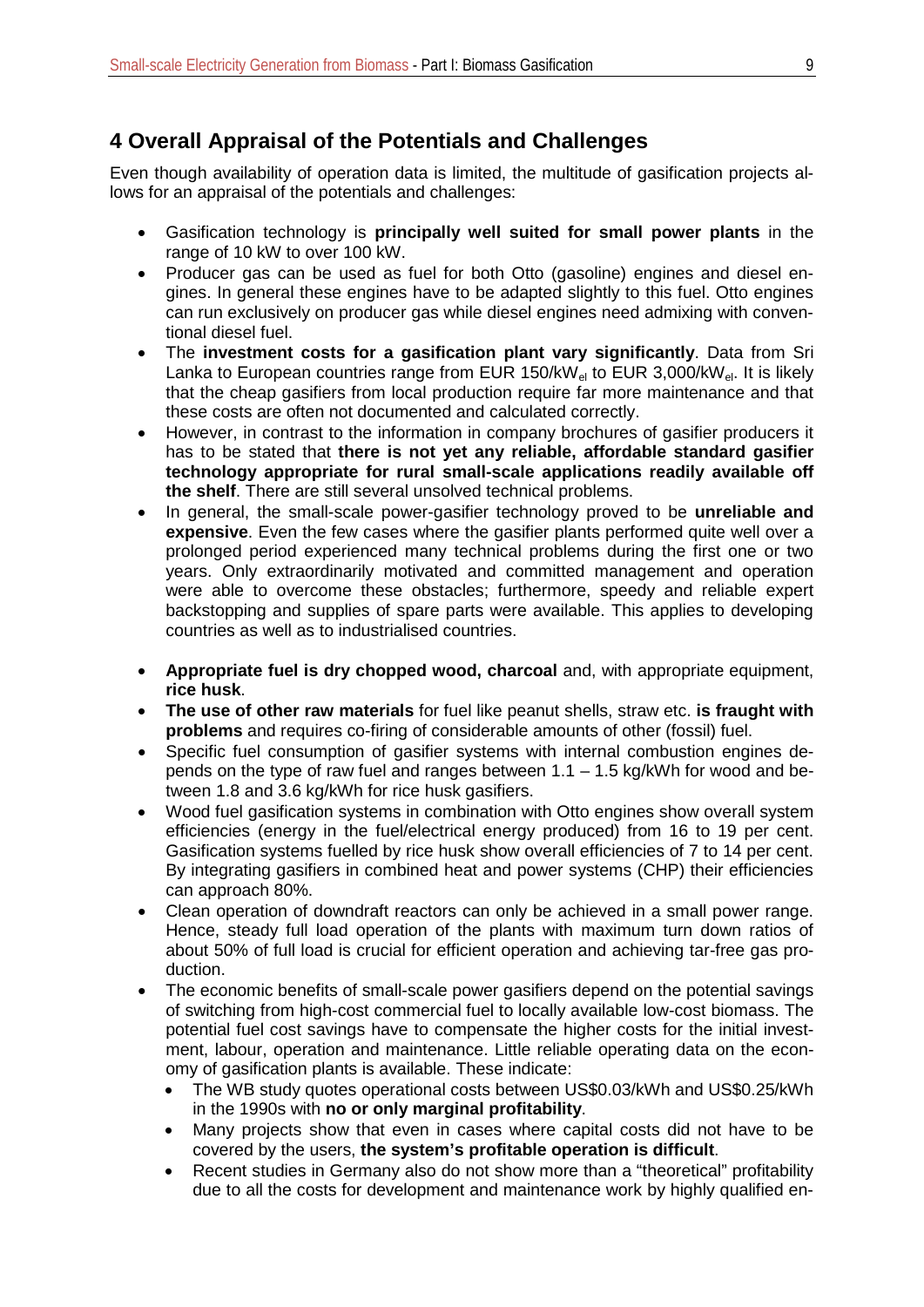gineers and technicians. Within the German context, gasifier plants only make sense in settings where the produced heat can be used beneficially and increase the creditable efficiency. However, apart from a few industrial applications, there seems to be rarely any chance for this in most developing countries.

- There remains the main technical challenge of achieving a **high purity of the producer gas** to avoid the formation and accumulation of tar and soot. The internal combustion engines have strict purity requirements regarding the generator gas. Too much particular matter, tar or other residues decrease the lifetime of the combustion engine and make frequent maintenance necessary.
- The main strategy to address this challenge is to equip gasifier systems with a gas filter. This raises the costs, requires frequent cleaning of the filter system, and often produces much **[carcinogeni](http://dict.leo.org/ende?lp=ende&p=thMx..&search=carcinogen)c waste**, especially in the case of wet stripping of the gas. This causes **severe environmental and health threats**.
- None of the plants that were monitored in the WB study and visited by GTZ took adequate measures to deal with the condensates; instead the pollutants were freely discharged into the environment. In addition, none of the operators dealing with these contaminated condensates used protective clothing or gloves.
- The remaining **ashes** are unproblematic and can be used as fertiliser, e.g. in fuel wood plantations.
- The **gaseous emissions** of a well-established and well-operated gasification plant are low. The gas is used as fuel for the combustion motor and its exhaust gases are similar to those of engines running on fossil fuels. If originating from renewable sources they contribute significantly to reducing the GHG burden. However, one component of the generator gas is CO, which can constitute a serious threat in the event of leakages or improper management. Cases of **CO intoxication** are not unheard of.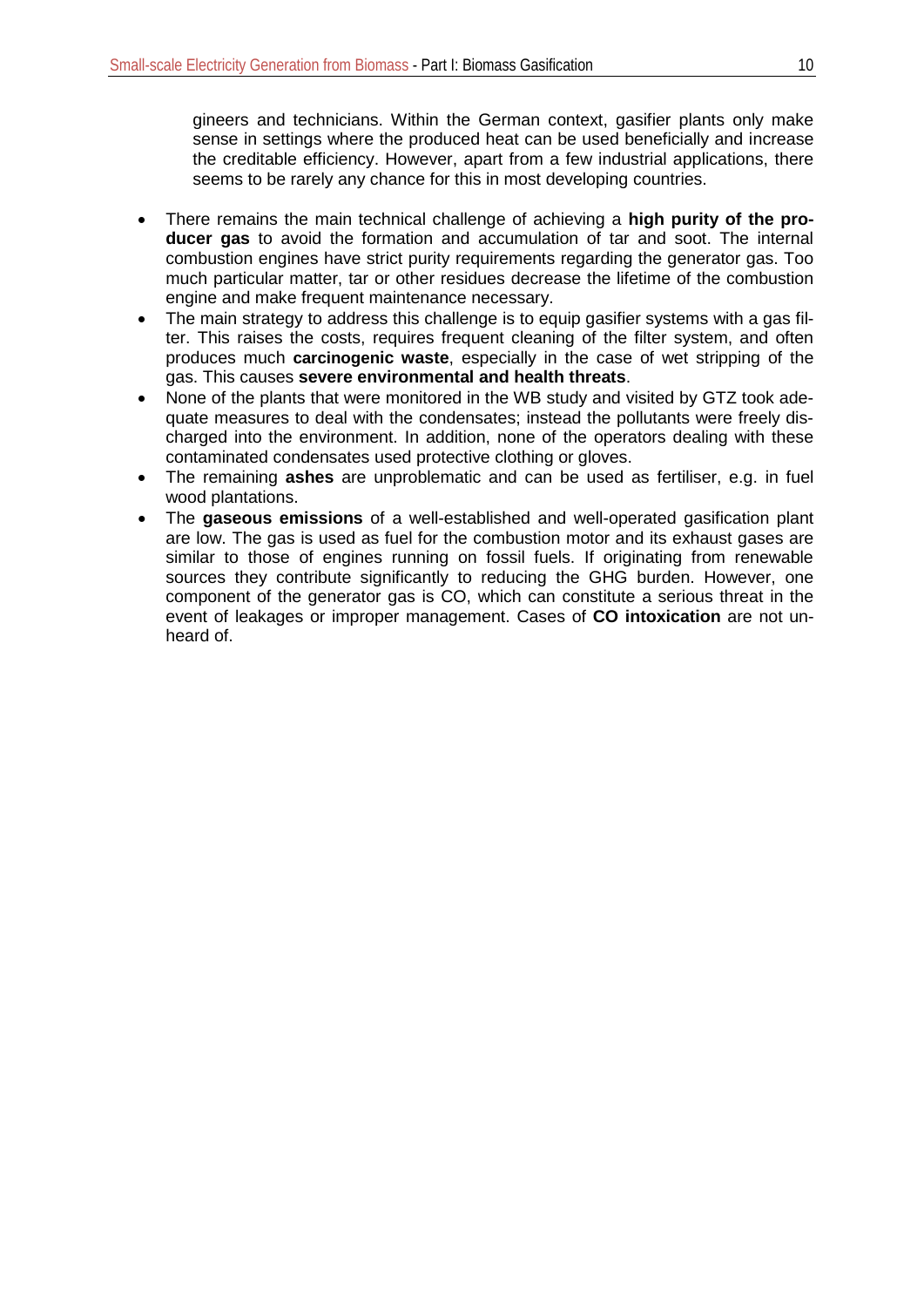## <span id="page-16-0"></span>**5 Conclusions**

The biomass gasification technology is theoretically an interesting option for rural development. It promises:

- Sustainable conversion of locally available biomass into electricity for local supplies;
- Local value chain with income generation for the suppliers of the biomass as fuel;
- Incentives for reforestation.

Hence it will remain on the energy development agenda.

However, many severe challenges remain unsolved:

- There is no reliable technology readily available.
- High costs for technical development, repair and maintenance make it unprofitable.
- Dangerous threats exist to the environment and health due to carcinogenic waste.

Therefore, at present the application of the gasifier technology for small-scale electricity production in developing countries seems to be justifiable only in very few cases. Each new plant would be a unique tailor-made facility. The main **preconditions** for a successfully operating gasification plant are:

- Major obstacles (economic or environmental) for the use of other fuels (fossil or renewable) or forms of energy;
- High and constant availability of cheap appropriate biomass fuel;
- Availability of an experienced manufacturer;
- Continuous availability of specialised know-how for maintenance and operation that is not to be financed through the operational profit (for example, possible in cooperation with research projects);
- Low labour costs:
- Sufficient economic potential of the electricity users to cover at least the operational costs.

Additional **conducive conditions** would be:

- Besides electricity use, heat or other by-products of the system can be sold or used in a profitable way.
- Positive side effects such as providing an incentive for reforestation, reducing GHG emissions etc. justify considerable subsidies.
- Initial capital does not have to be repaid directly by the consumer of the electricity produced; subsidies are in place.

At the current stage, the technology may be a reasonable solution in some industrial settings where continuous qualified technical support can be guaranteed. However, at this moment it does not seem to be an appropriate technology for communal purposes and providing electricity to households and small businesses in remote areas.

Any international donor or implementation agency has to be aware of its responsibility concerning the potential environmental damage as a side effect of a gasification plant. Hence strict environmentally sound management of the plant has to be guaranteed. With the current state of development this requires expensive know-how, technology and strict supervision.

Due to the discrepancy between the promises of gasifier manufacturers and the numerous questionable or negative experiences on the ground; the discussion within GTZ resulted in the following conclusion:

If any private company (producer or developer) claims to have an appropriate solution for a particular situation (considering availability of fuel and maintenance know-how, as well as energy needs and cost limits) it should be given a chance to implement the plant. However,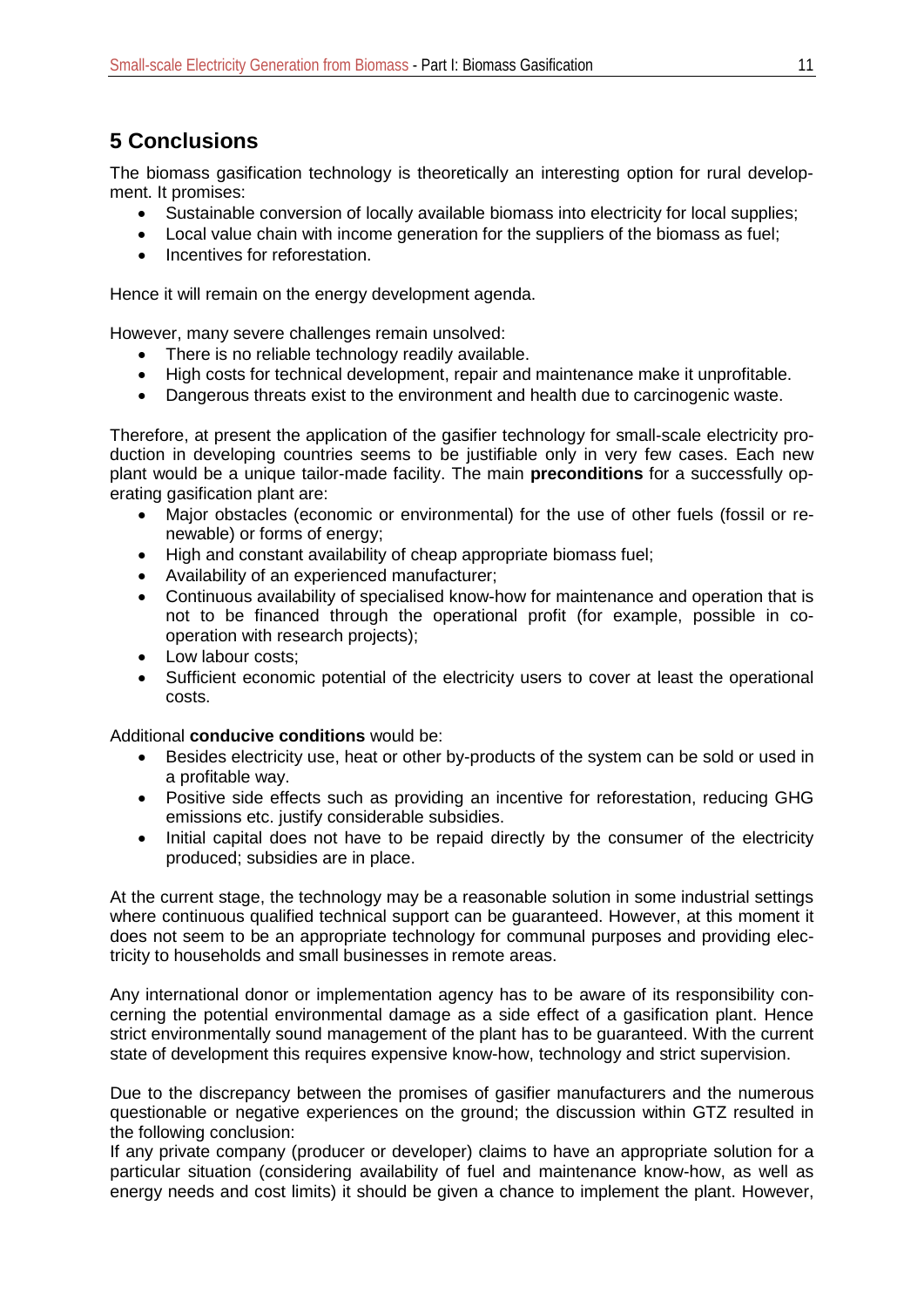the private company should **not be paid for the installation of the plant** and its development directly, but instead should **be remunerated for the electricity supplied based on output per kWh**. How to translate this into appropriate contractual terms remains a challenge. Similar to corresponding guaranteed feed-in tariffs on the national level, output-based remuneration in small mini grids could lead to more sustainable applications of the gasification technology for rural electrification purposes.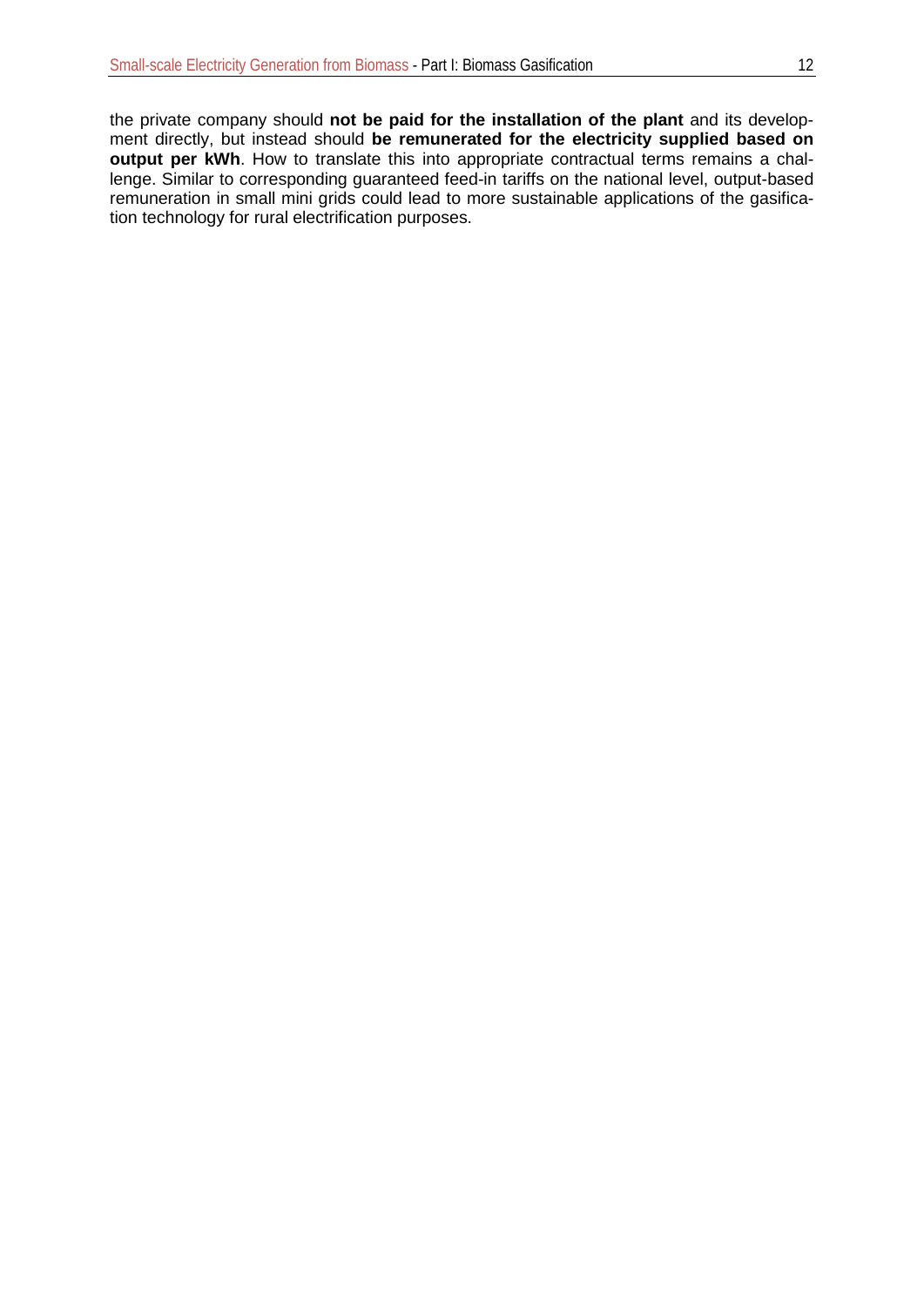#### <span id="page-18-0"></span>**Documents and Literature**

ECOPLAN (2009): Biomassevergasung ("Gasification of biomass") und Nutzung des Gases in Verbrennungsmotoren - Eindrücke und Rückschlüsse aus der Praxis aus Besichtigungen indischer Anlagen im Juli/August 2009. 27.p.

*Draft of mission report on behalf of GTZ. 12/2009 unpublished. Available from Dunja Hofmann, GTZ OE 4413. Describes technical aspects of gasifier plants at 6 locations in India: All gasifiers with a power output from ~30 – ~500 kW work well and have been working more or less constantly for years. however, none of the plants meets European concepts of safety and pollution control. No economical data has been assessed.*

IEA Bioenergy (2004): Biomass Gasification Success Stories. <http://www.ieabioenergy.com/MediaItem.aspx?id=49>

Laufer, Dino (2009): Holzvergaseranlage für die Dorfgemeinschaft Batgugammana. 2009. 8p.

*Extract of PHD thesis. Unpublished. Describes management and economics of one 12 kW gasifier plant in a village in southern Sri Lanka.*

Schragl, Peter (2007): Short Appraisal of Biomass Gasification for Power Generation. GTZ, Internal paper, 27p. 1/2007.

*Describes technological principles, the status of gasification (most data from industrialized countries). Gives an appraisal on technological, economic problems. Lists contacts of experts in and around GTZ.*

Schuessler, Braekow, Treppe, Salomo, Zschunke (2009): Schwachstellenenalyse an BHKW-Vergaseranlagen - Schlussbericht. Study of TU Dresden, Institut für Energietechnik. 128p. *Detailed operational analysis of five gasification plants in Germany. Detailed description of plants from 12 different producers.*

Stassen, Hubert E. (1995): Small-Scale Biomass Gasifiers for Heat and Power. A Global Review. = World Bank Technical Paper 296. Washington, D.C. *The results of a four-year biomass research effort (1986 – 1990) that monitored 12 power gasifier operations in Africa, Asia and Latin America. Contains detailed operation data on performance, cost effectiveness, scope of applications, potential environmental implications.*

Wheldon, Anne and Jeremy Rawlings (2009): Case Study -Saran Renewable Energy Pvt Ltd, [http://www.ashdenawards.org/files/pdfs/finalist\\_2009/Saran\\_case\\_study\\_2009.pdf](http://www.ashdenawards.org/files/pdfs/finalist_2009/Saran_case_study_2009.pdf)

#### **Additional sources of information**

Homepage of Indian manufacturer Ankur: <http://www.ankurscientific.com/whatisgasification.htm>

A list of Manufacturers working in collaboration with Indian National Mission on Bamboo Applications:<http://gasifiers.bioenergylists.org/bamboogasifier>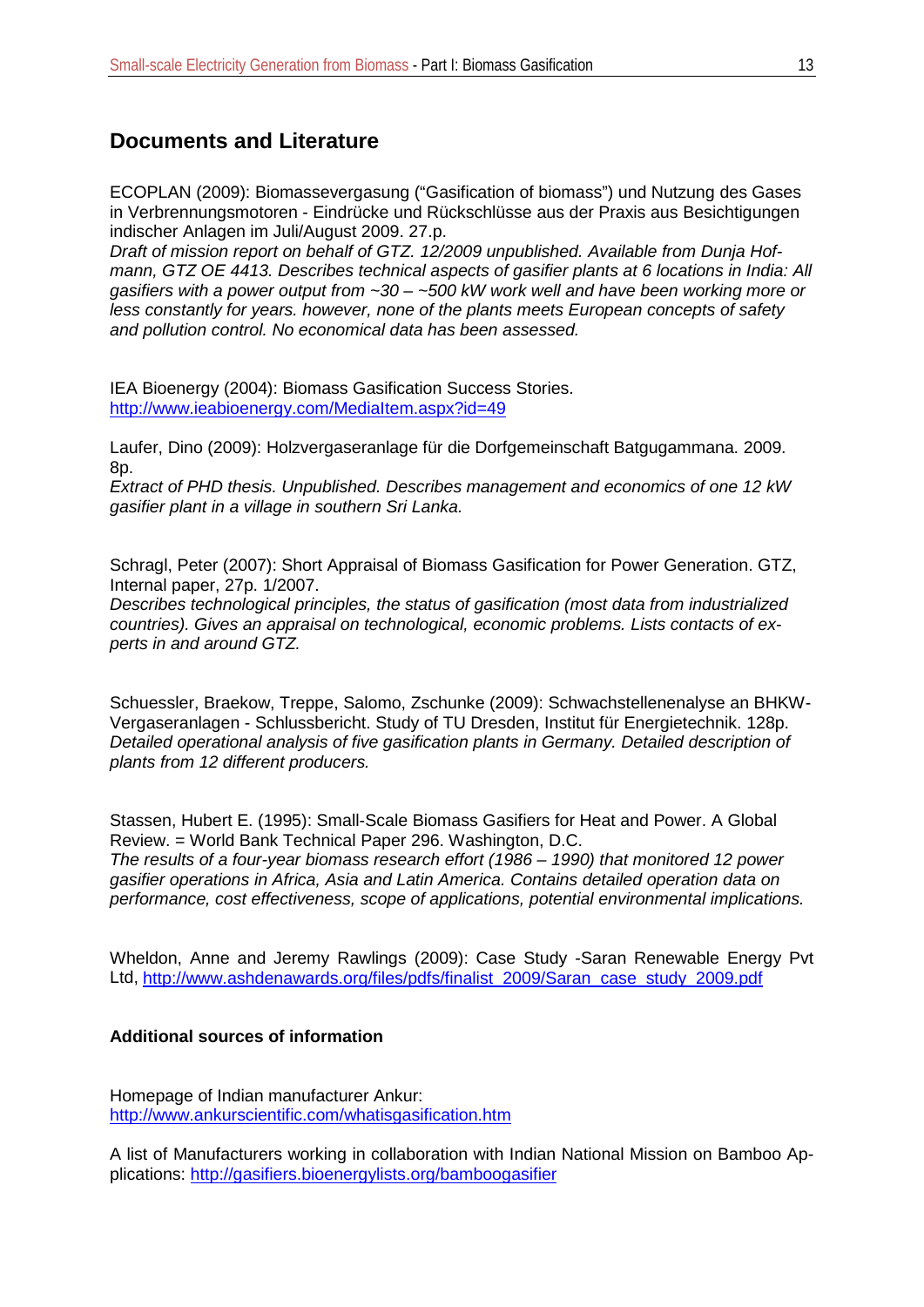The Biomass Energy Resource Center (BERC) in the United States <http://www.biomasscenter.org/component/search/gasifier.html?ordering=&searchphrase=all>

The European Biomass Gasification Network of researchers, developers and implementers. <http://www.gasnet.uk.net/>

International Energy Agency (IEA) Task 33 / Thermal Gasification of Biomass <http://www.gastechnology.org/webroot/app/xn/xd.aspx?it=enweb&xd=iea/homepage.xml>

Extensive database of the Biomass Energy Foundation on equipment, consulting, small and large gasifier systems, research and support <http://www.woodgas.com/gdatabase.htm>

Dalili, Simon (2009): Biomass Gasification and Pyrolysis - Opportunities and Barriers for efficiency and Sustainability. In: UNDP: Bio-Carbon Opportunities in Eastern & Southern Africa. P: 233 - 266. [http://www.undp.org/climatechange/carbon-finance/Docs/](http://www.undp.org/climatechange/carbon-finance/Docs/Bio-carbon%20in%20Africa%20-%20harnessing%20carbon%20finance%20for%20forestry%20and%20bio-energy.pdf) *Good overview of the whole range of different pyrolysis and gasification technologies from charcoal to syngas production as well as of potential processing of syngas to liquid fuels (BTL), the "2nd generation bio-fuels".*

Russel, Andy (2008)l: Producer Gas for Power Generation. Practical Answers -Technical Information Online. Dez. 2008.

[http://practicalaction.org/practicalanswers/product\\_info.php?products\\_id=381](http://practicalaction.org/practicalanswers/product_info.php?products_id=381) *Short, comprehensive overview with focus on small-scale applications in developing countries.*

Steinbrecher, Nils; J. Walter (2001): Marktübersicht dezentrale Holzvergasung: Marktanalyse 2000 für Holzvergasersysteme bis 5 MW. Öko Institut, Darmstadt.

<http://www.oeko.de/service/bio/dateien/de/bio-marktuebersicht-2001.pdf>

*Comprehensive overview of gasification projects in Germany and other European countries. Description of technology, market and producers and operation experience regarding reliability, security and readiness for marketing.*

Wiese, Lars (2008): Energetische, exergetische und ökonomische Evaluierung der thermochemischen Vergasung zur Stromerzeugung aus Biomasse. Research report of TU Hamburg-Harburg. 222p

*Based on measurements at existing European biomass gasification plants simulation models of these plants are set up. Afterwards the plant concepts are optimised and evaluated. It can be shown, that the power production in biomass gasification plants can be an energetic and exergetic interesting alternative to existing biomass steam power plants.* <http://doku.b.tu-harburg.de/volltexte/2008/382/>